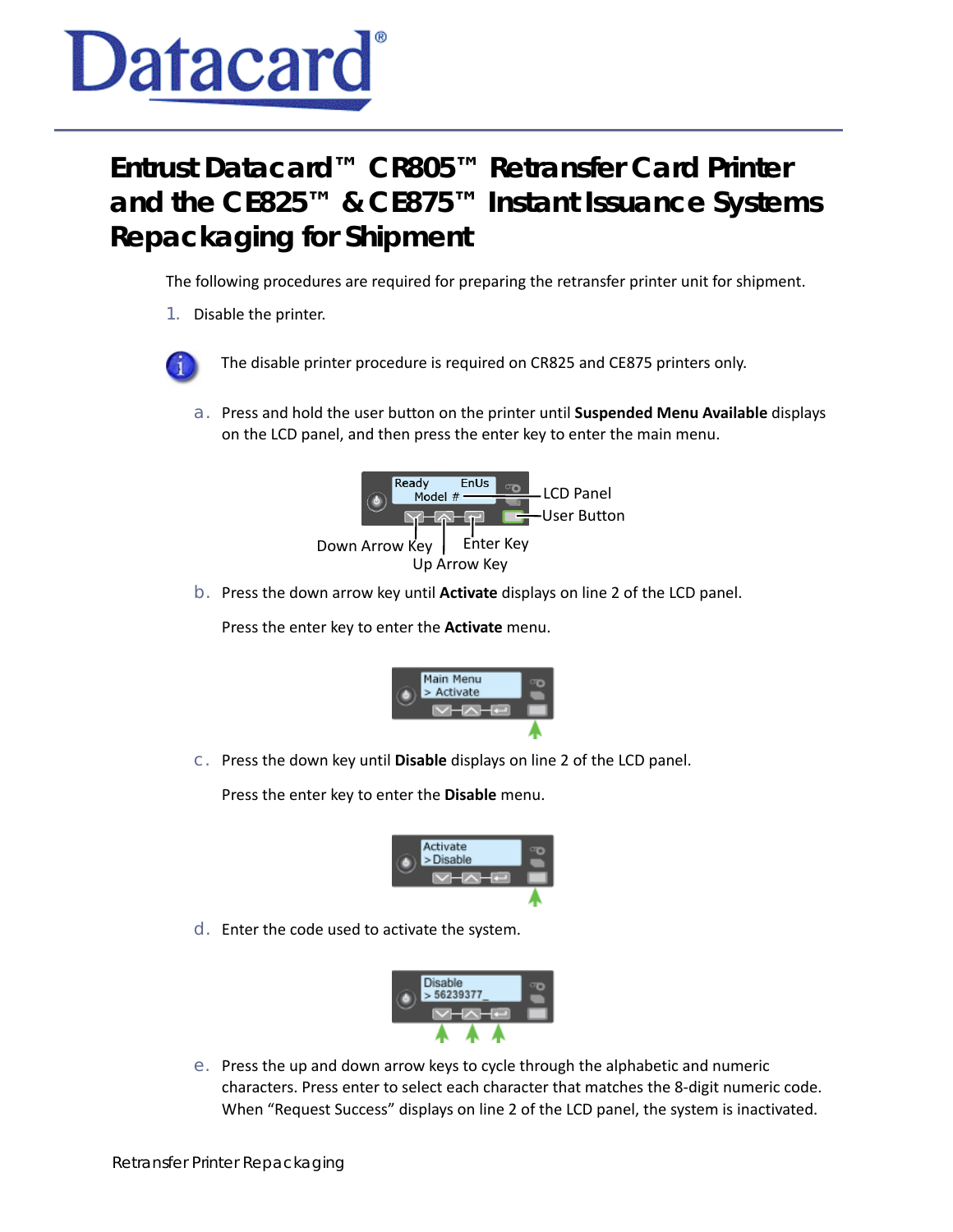2. Press the power button to power off the printer.



The front panel on the printer powers off.



**Caution:** Wait until all the lights go off on the front panel to make sure that the printers power is off.

3. Disconnect the network or USB cable (the cable is not required for shipment).

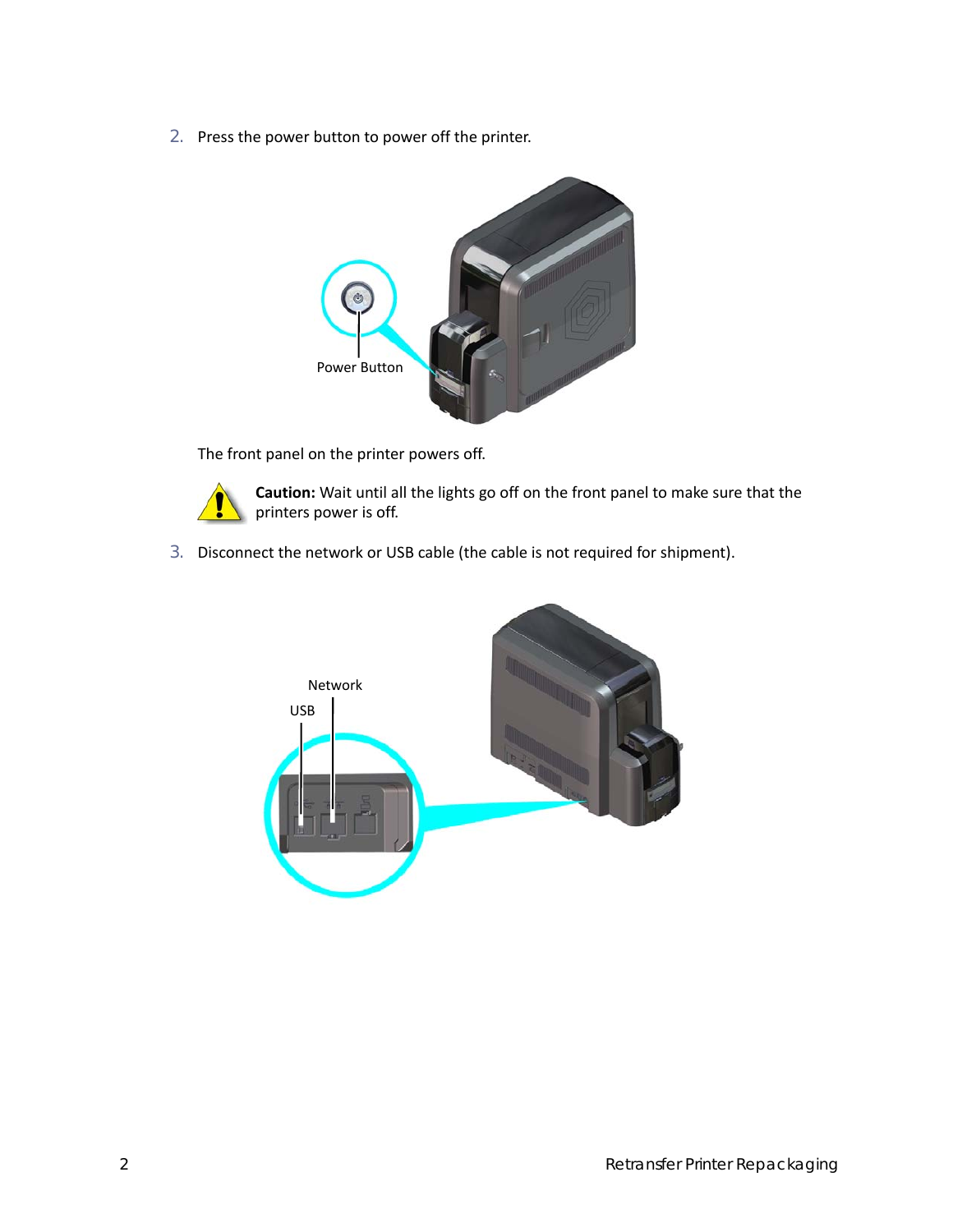4. Unplug the power cord from the printer (the cord is not required for shipment).



5. Disconnect the interconnect cable from the printer.



The disconnect the interconnect cable procedure is required on CE875 printers only.

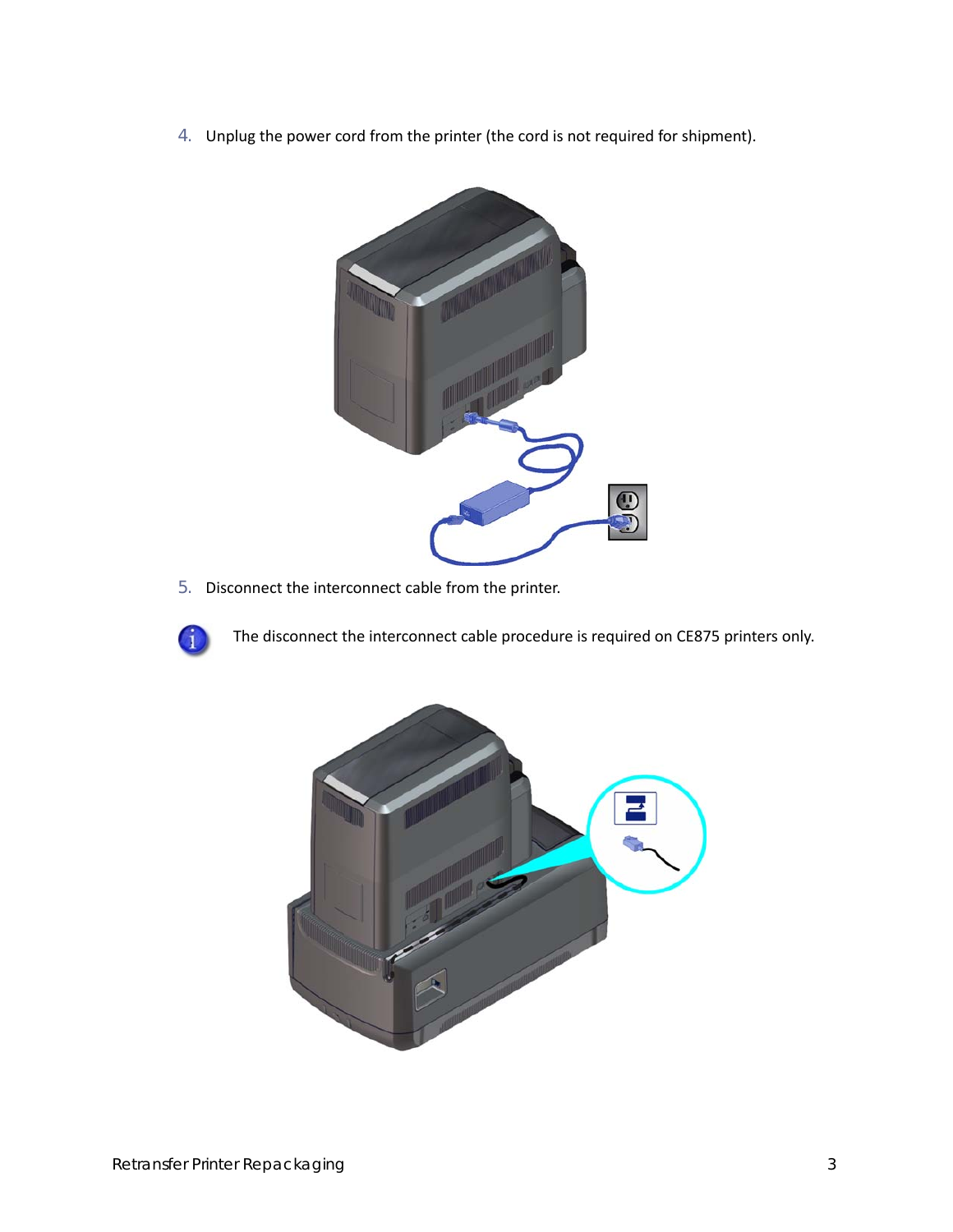6. Remove the printer from the embosser.



The remove the printer from the embosser procedure is required on CE875 printers only.

- a. Unlock the embosser, open the access door, and pull out the handle inside the embosser to unlock the printer.
- b. Lift the printer up and off of the embosser.

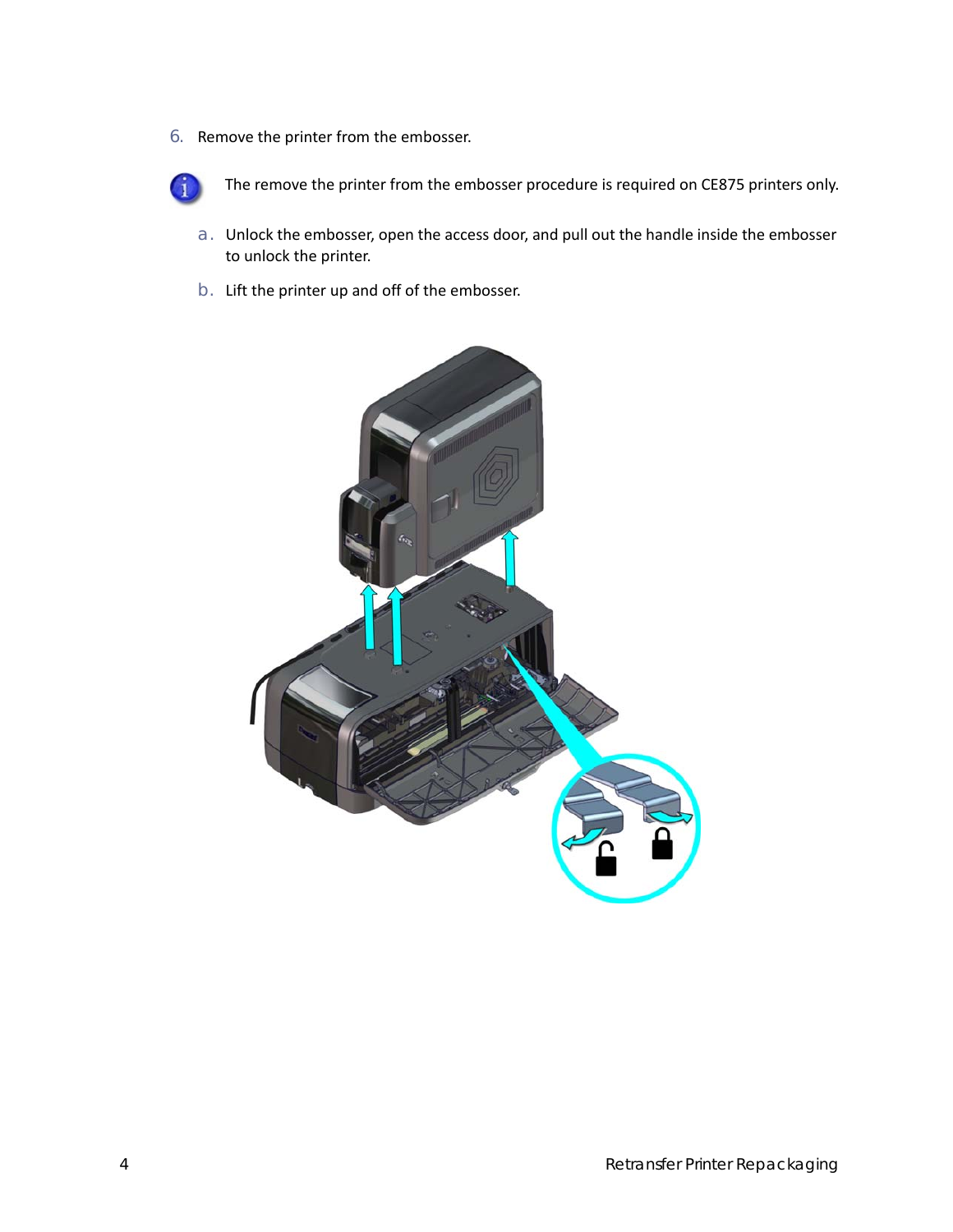- 7. Remove the printer supplies.
	- a. Unlock (if required) and open the side access door.
	- b. Remove the ribbon cartridge (C1) and the film cartridge (C2) from the printer.



c. Remove the cleaning spindle (C3).

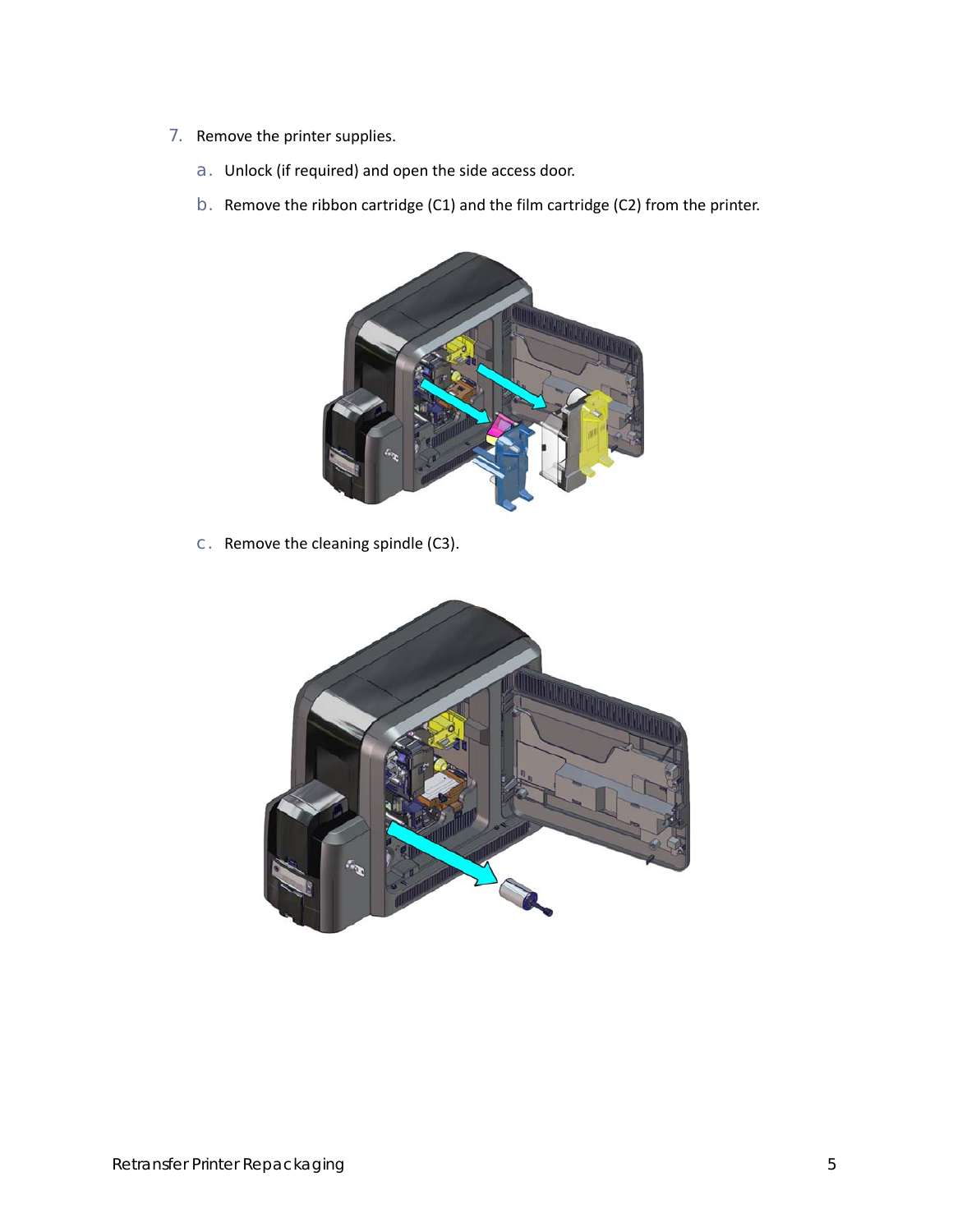d. Remove the ink ribbon from the ribbon cartridge (C1).



e. Remove the retransfer film from the film cartridge (C2).



- f. Replace the empty ribbon cartridge (C1) and the film cartridge (C2) into the printer.
- g. Close and lock (if required) the side access door.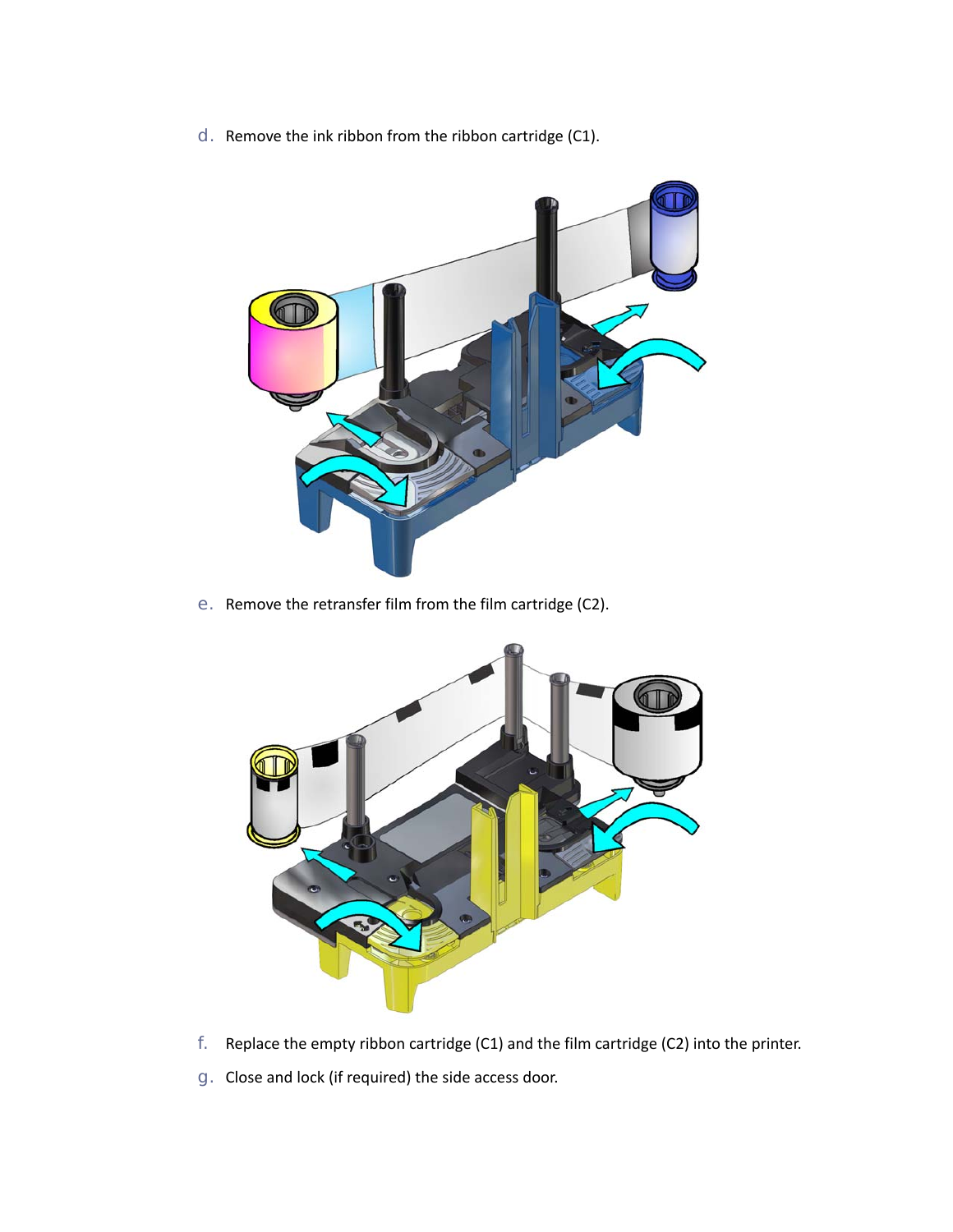- 8. Pack the printer.
	- a. Place the foam base on the bottom of the printer.
	- b. Place the foam base and printer inside the box.
	- c. Place the foam cap on top of the printer inside the box.
	- d. Set the cardboard supplies tray on top of foam cap inside the box.
	- e. Tape the cleaning spindle to the cardboard supplies tray.